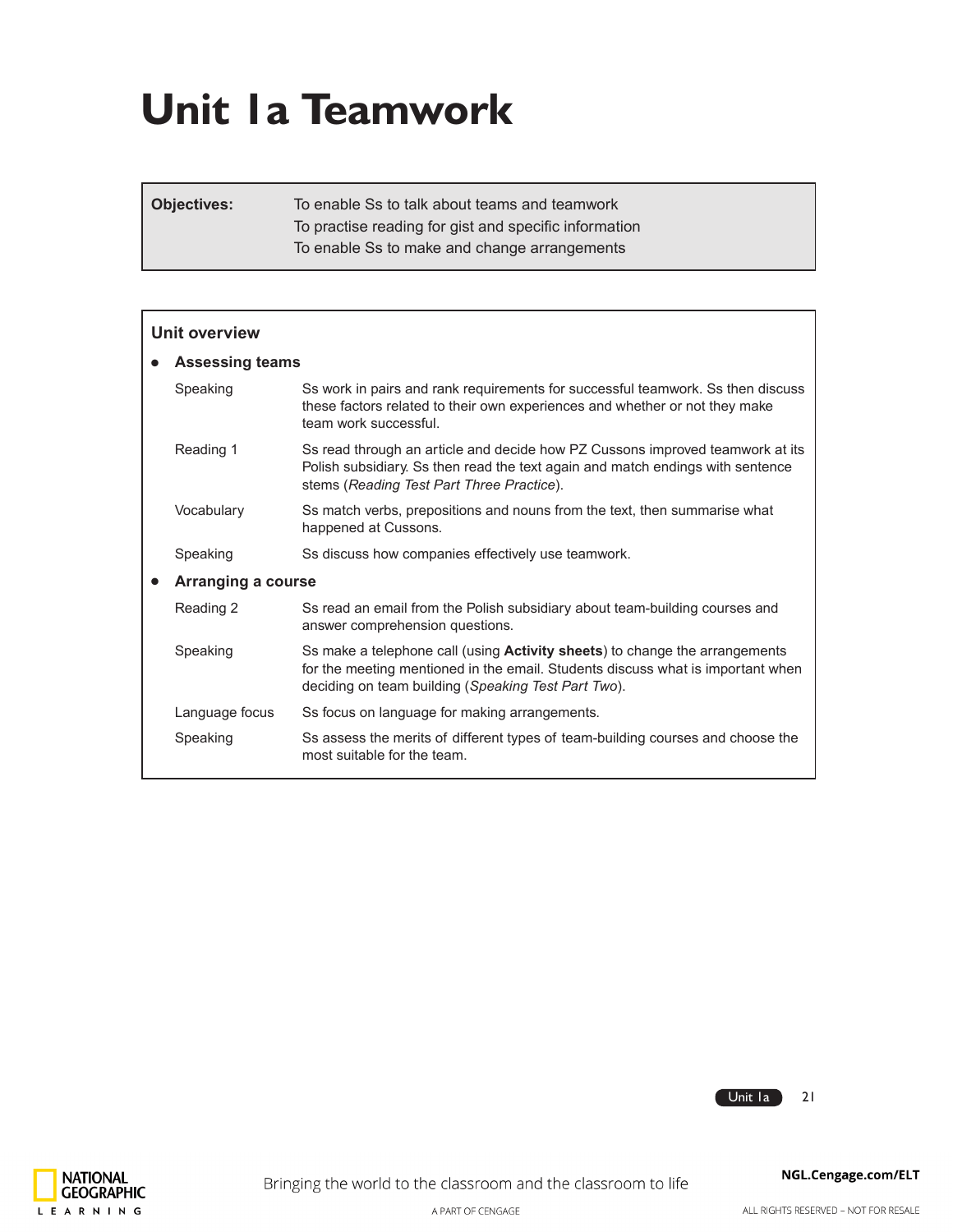# **Assessing teams**

- **1 Warmer (books closed):** T briefly asks about Ss' experiences of being a member of a team and their role in the team. For pre-experience Ss, T could refer to sports teams, school experiences or being a member of a family.
- **2 Ex**  $\bullet$ **:** Ss work in pairs and rank the characteristics of a good team. They then focus on the aspects they have personally experienced and whether these have led to the success of the team.

#### **Alternative activity**

Alternatively, if such an activity is not too sensitive, T asks Ss to use the list of characteristics as a questionnaire and to ask each other questions in pairs about a specific team (e.g. *Do you all work towards a common objective?*). T asks Ss to score their partner's answer as follows:

| $3 = always$ | $2 =$ sometimes | $1 =$ rarely | 0 = never |
|--------------|-----------------|--------------|-----------|
|              |                 |              |           |

T then elicits the scores and reads out feedback from the following:

#### **Team assessment results**

- **0-14:** Are you sure you work in a team or just in a room with a group of other people? It sounds as if communication isn't a problem in your team; it just doesn't exist.
- **15-25:** Your team probably works quite happily together and could even be fairly productive. But have you ever stopped to ask yourselves what your values and objectives are? With a little more thought, your team could become a truly high-performance unit.
- **26-36:** Congratulations! Your team is an effective, high-performance unit that should produce great results.

T and Ss then discuss how effective this assessment is and whether it corresponds with Ss' perceptions of their teams.

**3 Ex** ➋**:** Ss scan the article to find out how PZ Cussons developed teamwork when it acquired subsidiaries in Poland and how this has helped with the success of the company.

### *Suggested answer:*

*Cussons brought in three expatriate managers to work with the local sales staff in project teams. It also brought in a consultant, who organised two one-week courses, working on team-building and developing creative thinking. Cussons has seen financial benefits, reporting savings of £200,000 from the first course and expected savings of £700,000 from the second. The courses have also allowed the participants to measure progress against targets set on the course and have made people excited about their jobs. Cussons continues to work towards strong team-building within the company. When recruiting new staff, they look for those whose values meet those of the company and reward staff based on their talent and performance.*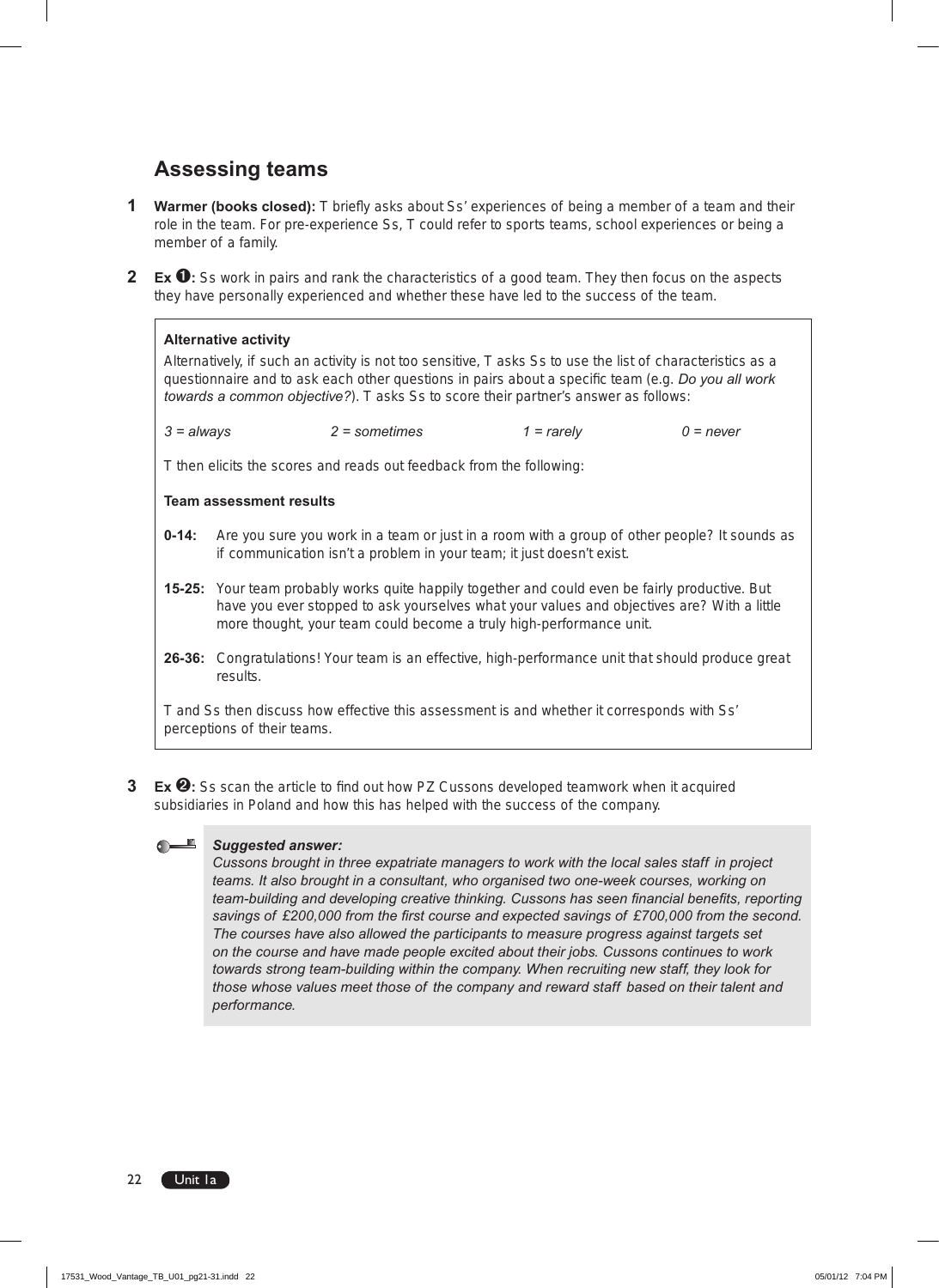**4 Ex** ➌**:** Ss read the article again and complete the sentence stems below the article.

*1 D 2 C 3 B 4 F* 

#### **Exam focus: Reading Test Part Three**

Candidates read a 450–550 word text and answer six multiple-choice questions with four options each. These may be in the form of a question or sentence stem completions. This tests candidates' understanding of specific information.

Candidates read the questions (which appear in the order of the text) before reading the text for the relevant information. They then read the relevant passages for detail. This will help them select the correct option. Grammatically, all options will fit, so candidates should concentrate on selecting an item with the correct meaning so paraphrasing skills should be taught as practice for this part of the exam.

*This exercise gives Ss practice in choosing the correct answer from a selection but is not an actual exam task.*

**5 Ex**  $\bullet$ **:** Ss match verbs, prepositions and nouns from the article. Obviously, Ss should use each preposition more than once. T asks Ss to check their answers by referring back to the article. T ensures that Ss realise that these verbs can be used more broadly by eliciting other nouns, e.g. *take on responsibility/a new job/additional duties, bring in a consultant/an expert, put on discos/events/plays.*



- *2 take on responsibility*
- *3 bring in a consultant*
- *4 work on managerial skills*
- *5 come up with ideas*
- *6 sell at a profit*
- *7 look for people*
- **6** In pairs Ss then summarise what happened at Cussons using the verbs, prepositions and nouns from **Ex**➍.



*Earlier at Cussons people did not work well in teams. Everyone had to wait for decisions made by the manager and it was not easy to get people to take on responsibility for anything. Cussons decided to try and deal with the problems and brought in a consultant called Keith Edmonds to work on managerial skills. He organised team-building courses. The participants worked together and came up with creative ideas. For example, they bought products at the border and sold them at a profit. Today they continue to improve and look for people whose values match those of the company.*

**7 Ex <b>☉**: Ss discuss other companies they know of where teamwork has been successful. This can be expanded to methods of working in class as a team and coming up with ideas to help each other.

## **Arranging a course**

**8 Ex** ➊**:** Ss read the questions and scan the email for the relevant information.

 $\bullet$   $\blacksquare$ *1 Five* 

- *2 London in the week of 9 February*
- *3 To build the team and agree on objectives, roles and schedules for the launch. They also need to discuss communication.*
- *4 asap (as soon as possible)*
- *5 The type of training to choose*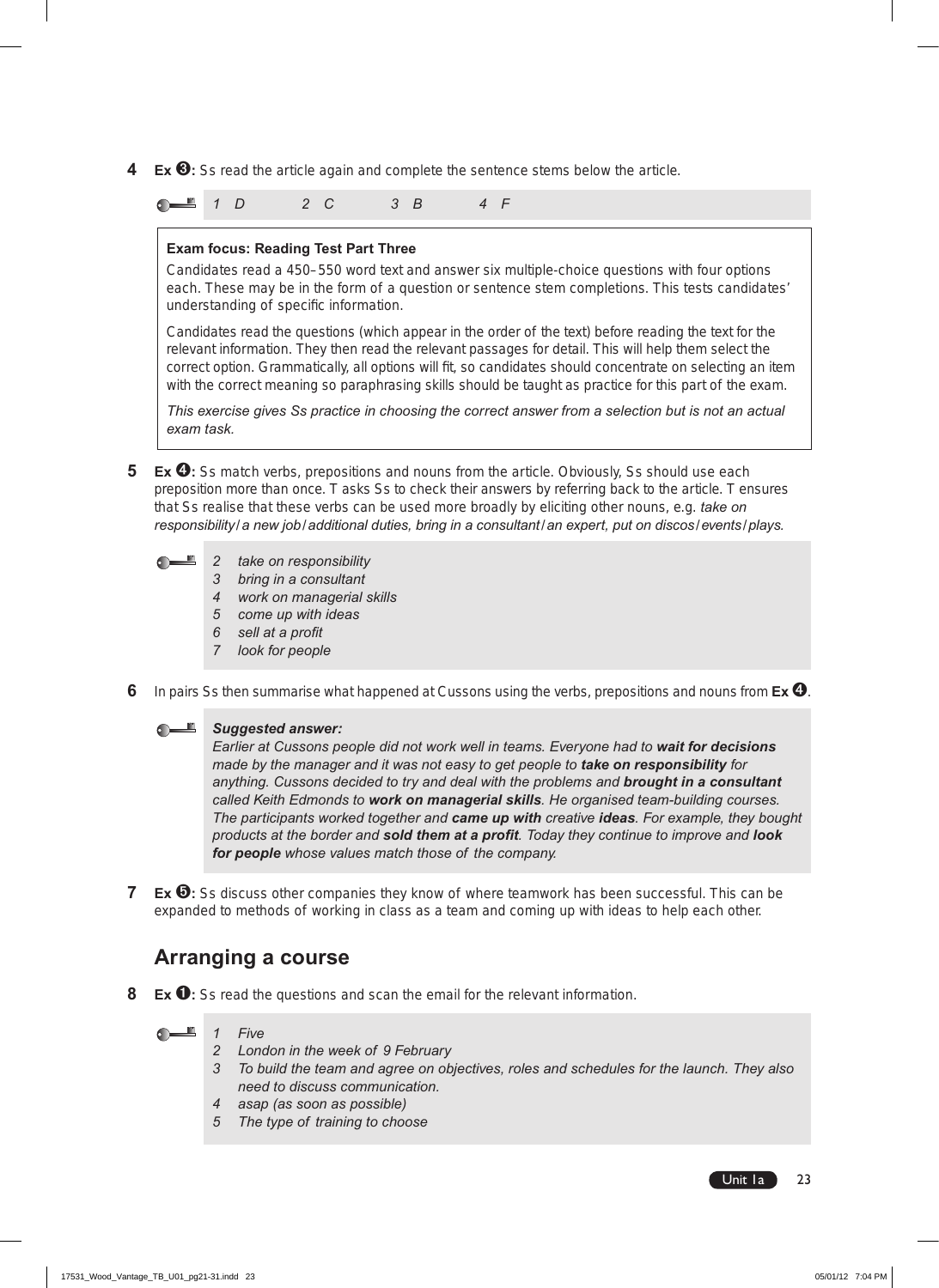- **9 Ex <sup><b>☉**</sup>: T throws Ss in at the deep end and asks them to do an activity arranging a meeting. The week commencing 9 February, which Tom mentioned in his email, is not convenient. Ss therefore work in pairs and use the **Activity sheets** on pages 152 and 157 to arrange a new date for the meeting in London. Ss may find the task problematic as it is difficult to find dates which suit both parties. If Ss cannot find a solution, T may wish to suggest that they find a way round the problem, such as choosing dates which straddle a weekend. T may wish to note down common errors on the board and ask Ss to correct the mistakes at the end of the activity.
- **10** If Ss have experienced any problems with language for making arrangements, T refers them to the **Don't forget** section.
- **11** For homework, T may wish to ask Ss to write an email from Gina following up on Tom's email and the subsequent telephone call. In the letter Ss confirm the dates agreed in the telephone activity.
- **12** To lead into **Ex <sup>❸</sup>**, T briefly asks Ss if they have taken part in any team-building courses and, if so, in what ways they and their team benefited from the course.
- **13 Ex <sup>❸</sup>:** Ss read the advertisements for the team-building courses. In pairs Ss discuss which course would suit the Carmichael team best and why. T asks Ss which course they chose and how it would benefit the five team members and the project. Ss then discuss which programme they would prefer, and why.

#### **Exam Focus: Speaking Test Part Two**

Part Two is known as the long-turn in which candidates are expected to give a mini-presentation of about one-minute. They are given a choice of three topics, each with two prompts, and have one minute to prepare their presentation. When they have finished their partner asks a question about the presentation. They are expected to use discourse markers and linking words. Candidates are evaluated on their ability to organise a piece of extended discourse, give information and express and justify opinions.

*This exercise is similar to Speaking Test Part Two although in the exam the Ss give a mini-presentation alone and here they speak in pairs.*

#### **Supplementary activity**

**Ex** ➌ may provide the basis of a report writing activity for homework later in the course. It would be unfair to ask Ss to write a report at this stage as the language of reports is introduced only in Unit 5a. However, nearer the exam, T could ask Ss to write a report recommending a provider of a teambuilding course for the Carmichael Group.

## **Essential vocabulary**

#### **Teamwork Training General**

to allocate (roles) approach attitude and approach attitude attitude attitude attitude attitude at  $\alpha$ to assign (tasks) benefit that convenient convenient to contribute/make a contribution to bring in (a consultant) effective to co-operate to come up with (ideas) expatriate to take on (responsibility) to measure (progress) honest to trust to set (targets) to set (targets) to make (arrangements)

accountable **accountable b** to agree on (objectives) **advertisement** survival course survival course to work on (managerial skills) subsidiary

to work towards (objectives) under pressure

24 Unit la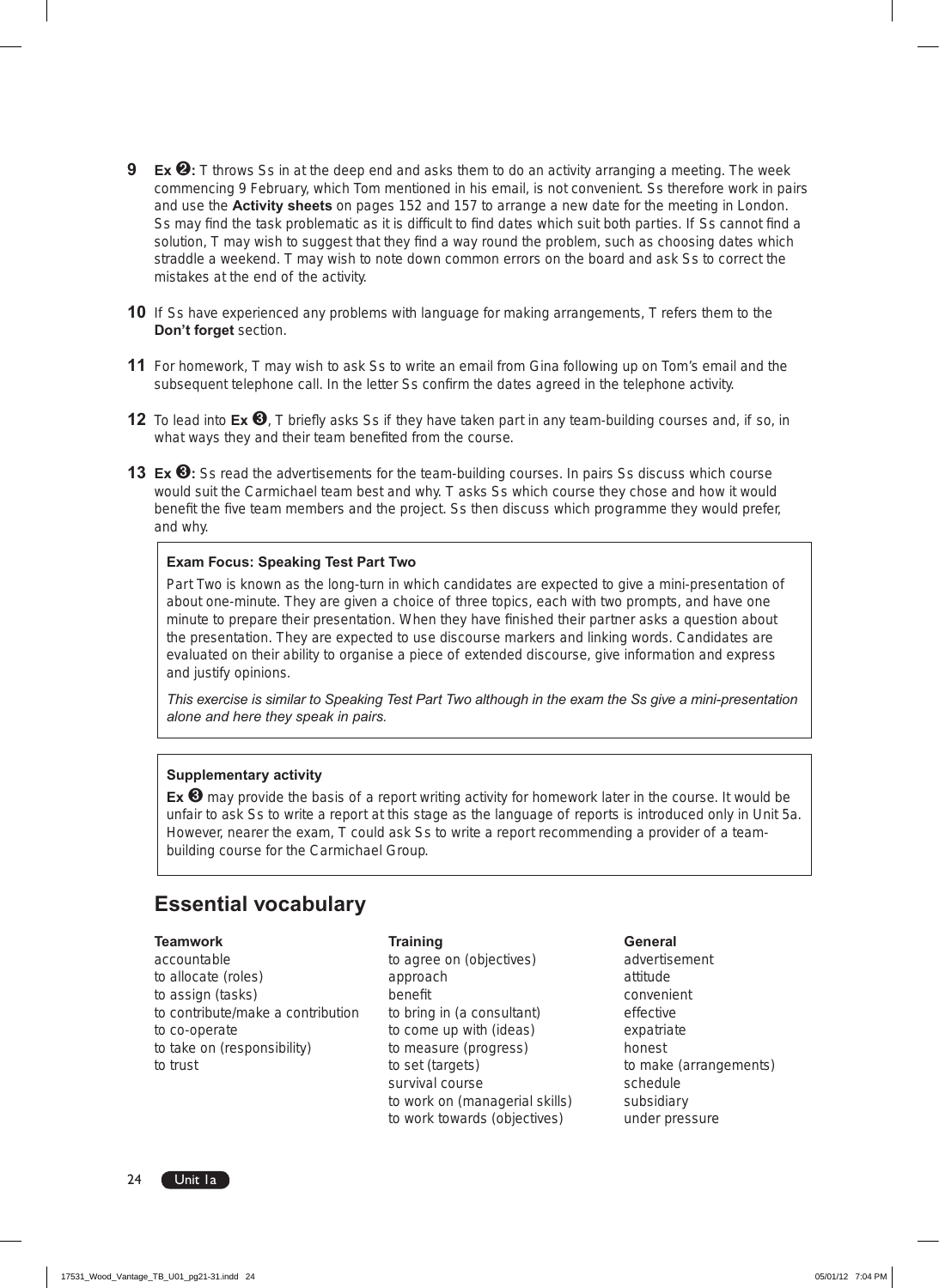# **Unit 1b Communication**

| <b>Objectives:</b> | To enable Ss to take and leave telephone messages       |
|--------------------|---------------------------------------------------------|
|                    | To raise awareness of clarity in spoken language        |
|                    | To practise reading for gist and specific information   |
|                    | To practise listening for gist and specific information |
|                    |                                                         |

| <b>Unit overview</b> |                           |                                                                                                                                                                                |  |  |  |  |  |
|----------------------|---------------------------|--------------------------------------------------------------------------------------------------------------------------------------------------------------------------------|--|--|--|--|--|
|                      | <b>Keeping in touch</b>   |                                                                                                                                                                                |  |  |  |  |  |
|                      | Speaking                  | Ss work in pairs to find out about each other's use of various forms of business<br>communication.                                                                             |  |  |  |  |  |
|                      | Reading                   | Ss read for gist through an article on English for international business and give<br>each paragraph a heading. Ss then answer comprehension questions.                        |  |  |  |  |  |
|                      | Speaking                  | Ss discuss what is important when talking with native speakers (Speaking Test)<br>Part Two).                                                                                   |  |  |  |  |  |
|                      | <b>Leaving voicemails</b> |                                                                                                                                                                                |  |  |  |  |  |
|                      | Listening 1               | Ss listen to five voicemails and match each with its purpose (Listening Test<br>Part Two). They then identify which of the calls they find difficult to understand<br>and why. |  |  |  |  |  |
|                      | Language focus            | Ss focus on clarity in messages and phrases for leaving answer machine<br>messages.                                                                                            |  |  |  |  |  |
|                      | Speaking                  | Ss reformulate one of the voicemails to improve its clarity.                                                                                                                   |  |  |  |  |  |
|                      | <b>Taking messages</b>    |                                                                                                                                                                                |  |  |  |  |  |
|                      | Listening 2               | Ss listen to two telephone calls and complete forms (Listening Test Part One).                                                                                                 |  |  |  |  |  |
|                      | Language focus            | Ss focus on phrases for taking messages.                                                                                                                                       |  |  |  |  |  |
|                      | Speaking                  | Ss role-play leaving telephone messages (using <b>Activity sheets</b> ).                                                                                                       |  |  |  |  |  |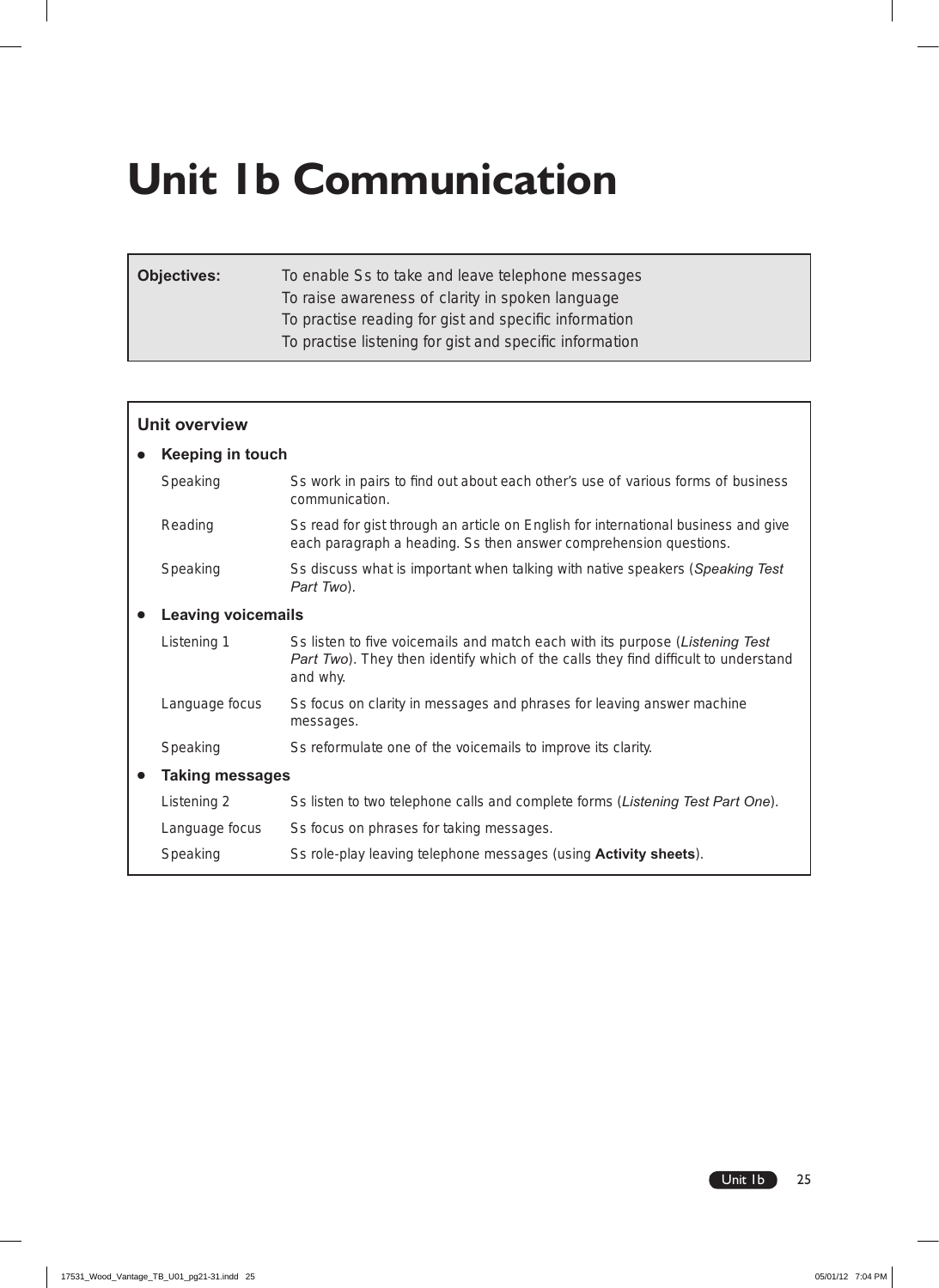# **Keeping in touch**

- **1 Warmer (books closed):** T quickly brainstorms types of communication used at work, such as telephone and emails.
- **2** Before Ss open their books, T asks one S how often he/she writes emails (*very often, quite often, not very often* etc*.*) and how formal they usually are (*very, quite, not very* etc.). T sketches a graph similar to that in **Ex** ➊ on the board and marks the point which roughly represents the S's response. T might like to repeat with a different form of communication from the list and a different S to ensure that Ss are confident with the activity before opening their books.
- **3 Ex** ➊**:** T asks Ss to open their books. Ss work in pairs and exchange information about their own use of these forms of communication and mark their partner's responses on the graph. Ss may want to talk about the forms of communication they use at home as well as at work or when they are travelling.
- **4** Ss discuss the advantages and disadvantages of the different forms of communication, such as how expensive, quick, convenient and time-consuming they are.
- **5 Ex <sup><b>☉**</sup>: T ensures that Ss realise that the article is taken from a magazine aimed at native English speakers. Ss read the whole article for gist, ignoring any difficult words or phrases. Ss read the text again, one paragraph at a time. T elicits the main idea of each paragraph and asks for suggestions for paragraph headings. T may like to write suggestions on the board and ask Ss to choose the most appropriate for each paragraph. Alternatively, Ss work in pairs and write headings for the paragraphs. Each pair then exchanges their headings with another pair. Ss then try to match the headings with the paragraphs.

*Suggested answers:*  $\mathbf{H}^{\text{tr}}$ 

- *1 Communicating internationally*
- *2 Assuming too much*
- *3 Keeping it simple*
- *4 Understanding cultural differences*
- *5 Raising awareness*

**6 Ex** ➌**:** Ss scan the article for the answers to the questions.

- $\mathbf{F}$ *1 Because English is the dominant language of international communication.*
	- *2 Make their message simple, use shorter chunks, keep one idea per sentence, speak more slowly, not raise their voice.*
	- *3 As English is spoken in their work environment, they do not have to understand other languages themselves.*
	- *4 Through language and cultural awareness seminars.*
- **7 Ex** ➍**:** Ss discuss what is important when talking to English native speakers. (*speed, accent, idiomatic language* etc*.*).

#### **Exam Focus: Speaking Test Part Two**

Part Two is known as the long-turn in which candidates are expected to give a mini-presentation of about one minute. They are given a choice of three topics, each with two prompts, and have one minute to prepare their presentation. When they have finished their partner asks a question about the presentation. They are expected to use discourse markers and linking words. Candidates are evaluated on their ability to organise a piece of extended discourse, give information and express and justify opinions.

26 Unit Ib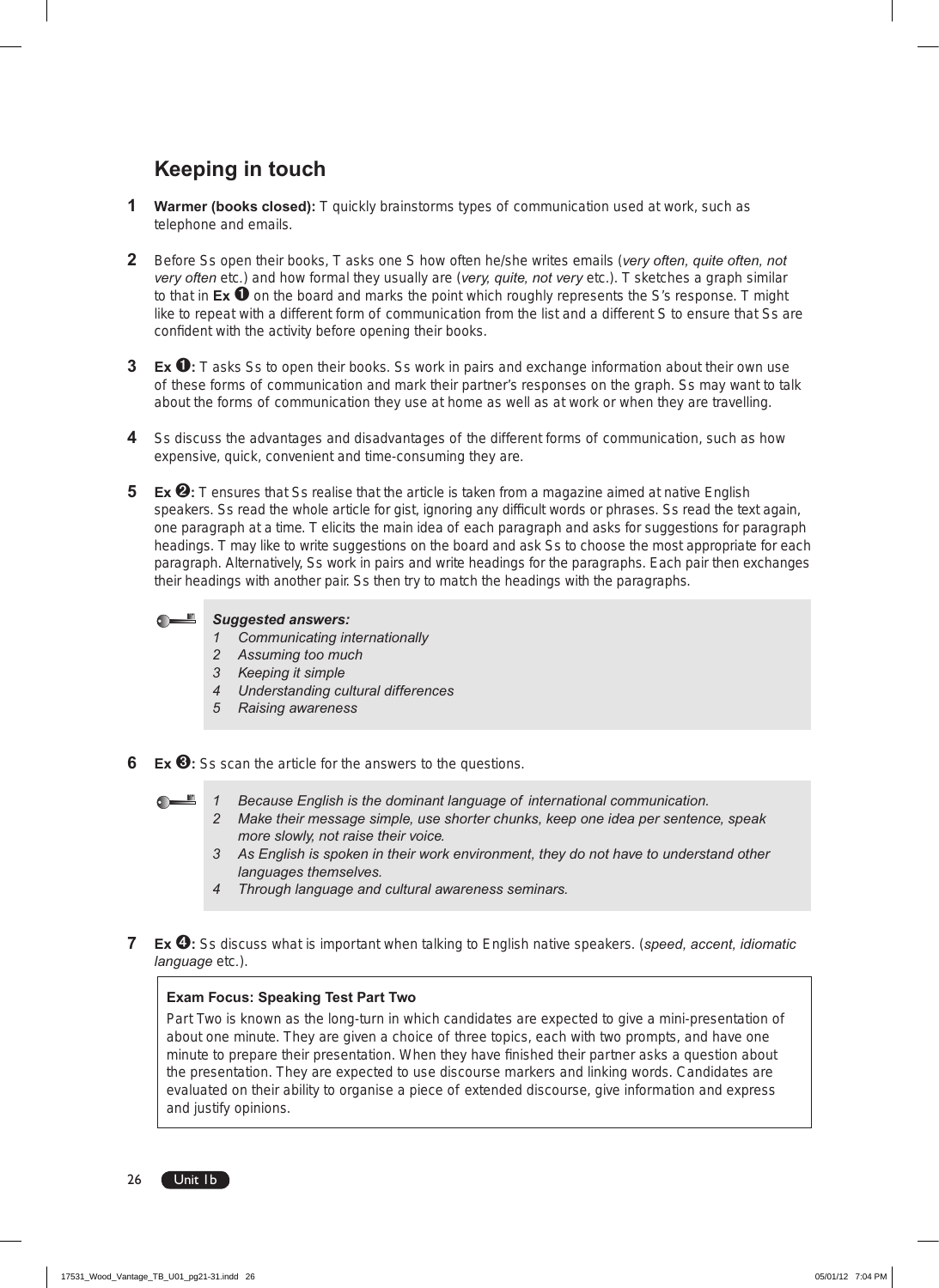# **Leaving voicemails**

**8** T elicits briefly whether Ss leave voicemail messages. T asks what the purpose of the calls might be and what, if anything, Ss find difficult about leaving or understanding such messages.



**9 Ex** ➊**:** T asks Ss to read the list of functions in the box. Before Ss listen, T asks them to think of possible phrases which could be used to express these functions. Ss then listen and match each voicemail with one of the purposes listed.

|--|--|--|--|--|--|--|--|--|--|--|

#### **Exam focus: Listening Test Part Two**

This part is divided into two sections with the same format. Candidates hear five short monologues and have to match each of the speakers to a set of options. These options could be jobs, places, what the speakers are trying to do, etc. This tests candidates' ability on global listening skills, details and what the speakers are inferring. Incorrect options are included in the recording in order to distract candidates. Candidates should not make a final decision until they have heard each piece twice.

- **10** T elicits which part of the calls were difficult to understand and why. (See the suggested answer to **Ex** ➋ below.)
- **11** T refers Ss to the **Don't forget** section.
- **12 Ex <sup><b>☉**</sup>: In pairs Ss choose one voicemail to simplify. Each pair then presents their voicemail to the whole group, which offers feedback based on the points raised in the **Don't forget!** section. Alternatively, T may wish to give each pair the same voicemail to work on.

#### *Suggested answers:*

*Ss probably found Calls 1 and 2 clear and precise and Calls 4 and 5 quite difficult. Call 3 is intended to be in-between. Any answers suggested by the Ss which take into account the points below would be acceptable.*

#### *Call 3*

*Call 3 is relatively concise. However, the Ss might have difficulty because of the socialising added in before Sue gets down to the message (How are you? I hope you're not too busy ...). They may also find her use of phrasal verbs difficult (work out, put back). Sue also uses a rather British way of asking for a postponement (I don't suppose ..., could we?). It may be helpful for her to say when exactly she called and to give her number.*

#### *Call 4*

*Call 4 is longer and it is therefore difficult to retain the message. One reason is that Colin includes unnecessary information (e.g. I'm travelling to a meeting with a client).The purpose of the call comes rather late and the sentences are very long, with more than one idea in each. It may be more helpful to leave his number at the end rather than near the beginning of the message. Once again, it may be helpful to say exactly when he rang.*

#### *Call 5*

*Once again Call 5 is quite long. Steve uses many of the features of British English mentioned in the article: understatement (e.g. a little bit on the optimistic side), get used with different meanings (e.g. which I'll get off to you today), and a generally idiomatic approach to language. Again, Colin could say when he called and give a telephone or extension number.*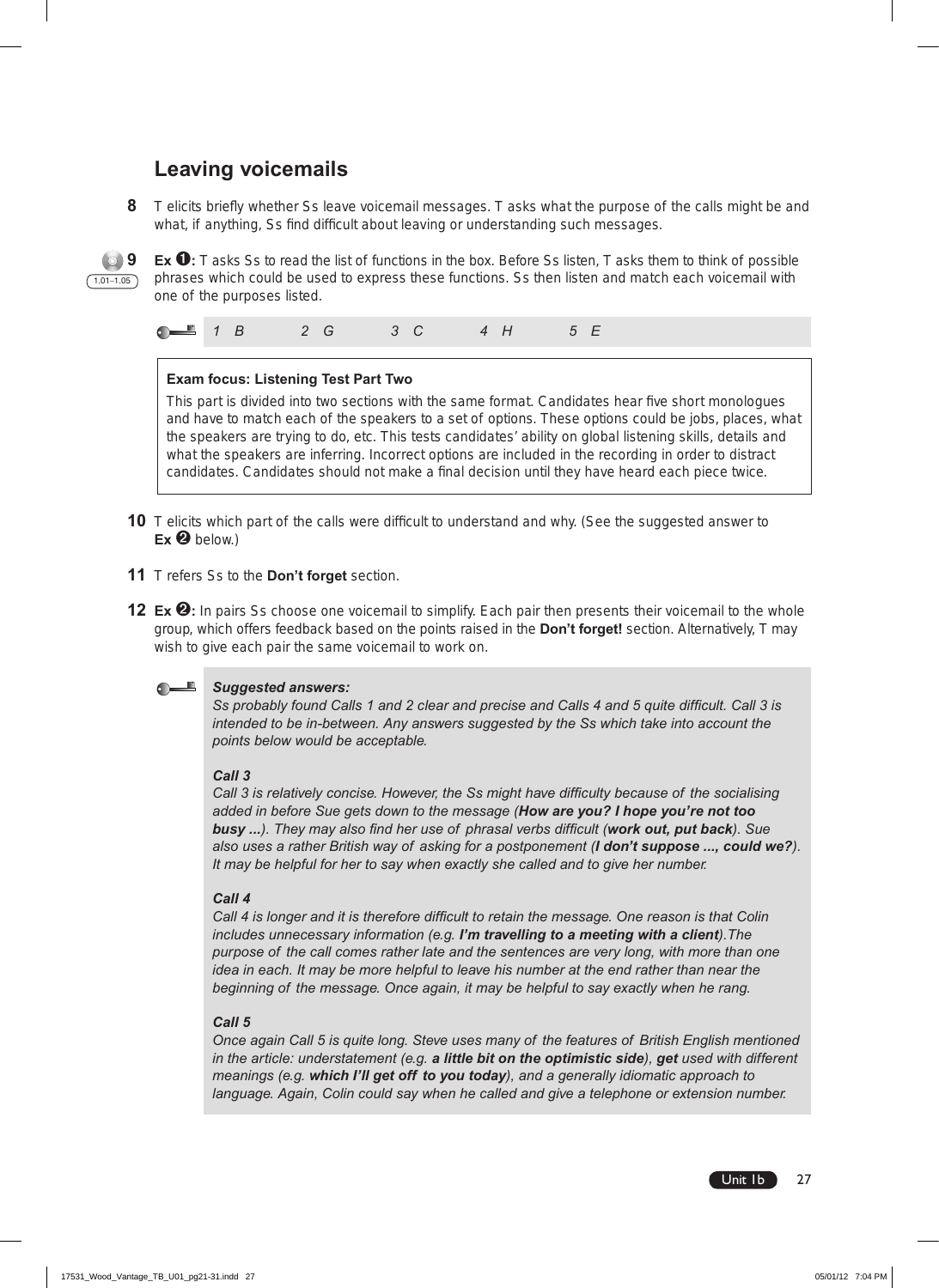## **Taking messages**

 $(1.06 - 1.07)$ 

**13 Ex** ➊**:** T asks Ss to read through the forms to check what type of information they are looking for. Ss listen and write in the missing information. In the first form T should alert Ss to the fact that in gap 4 they should not write more than two words or numbers. Therefore, only the following are acceptable: *Tuesday 23* or *23 November.*

- $\bigcap$ *1 Trade Fair*
	- *2 S 126 25*
	- *3 3*
	- *4 Tuesday 23/23 November*
	- *5 (Kati) Gersel*
	- *6 the/your message*
	- *7 cancelled*
	- *8 not available*
	- *9 27 November*
	- *10 confirm*

#### **Exam focus: Listening Test Part One**

Candidates listen to three telephone conversations or voicemails and complete each of the gaps in three gapped texts with one or two words or a number. Each text has four gaps. The recording is heard twice. This task tests candidates' ability to listen for specific information. Candidates have fifteen seconds to read through each form before listening and should use the time to predict the missing information. The questions follow the order of the recording. The audio will contain distractors so that candidates have to listen very carefully. Spelling is not stressed in this part of the test, but if a name is spelled out on the audio it must be written correctly.

*This listening exercise is similar to Listening Test Part One although in this case there are only two conversations.* 

- **14** T elicits any useful language from the audio CD and refers Ss to the **Don't forget** section for language used for taking messages.
- **15 Ex <sup><b>☉**</sup>: Ss work in pairs and use the **Activity sheets** on pages 152 and 157 to give and take telephone messages. Before Ss begin, T should ask them to study the **Activity sheets**. They need to prepare who they are and the details of what they are going to say before they begin the calls (i.e. their name and job, the venue, date of the European Sales Conference, the deadline for the figures, and the reason for postponing the meeting). Ss should check each other's message at the end of the activity. T may wish to have Ss role-play their conversation to the rest of the group. T notes down errors made by each pair.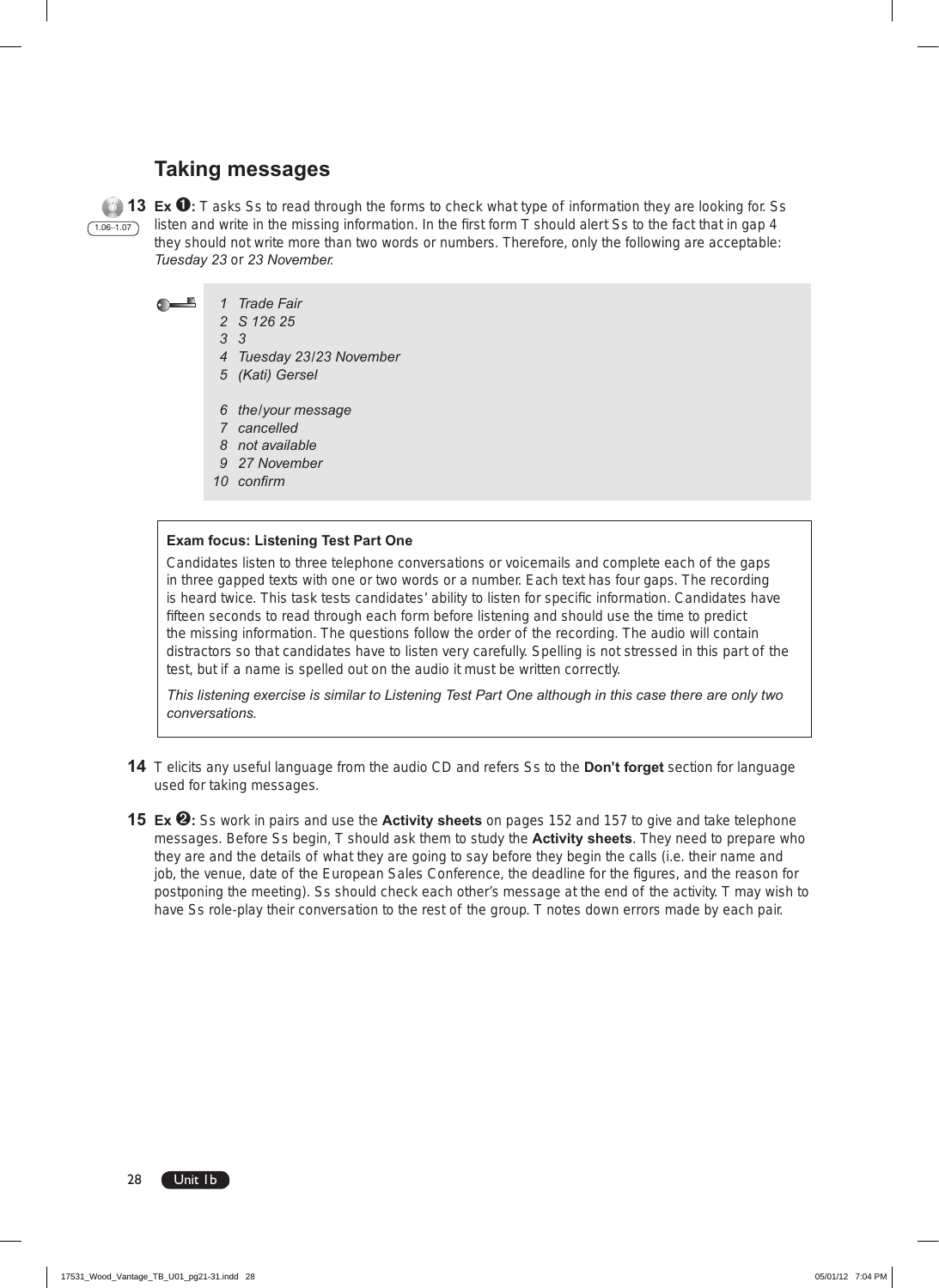#### **Audioscripts: Listening 1**

#### *(1.01) Call 1*

*Hello Frida. This is Margaret Brock here. It's 9.30 on Wednesday morning. I'm ringing about the halfyear sales report. Could you send me a copy of your department's figures, please? I'm in Helsinki until Friday. Thanks very much. Bye.*

#### *(1.02) Call 2*

*This is Frank Larsen from Scandinavian Conferences in Copenhagen. I'm ringing to tell you that this year's Danish Telecommunications Trade Fair's taking place in the week of November 22. If you'd like some complimentary tickets, please let me know how many you'll need. Please call me on 0045 33 346 766. Thank you. Bye.*

#### *(1.03) Call 3*

*Hi Frida. It's Sue Mellor. How are you? I hope you're not too busy at the moment. I wanted to talk to you about my visit next month. You know we'd talked about the 13th? Well, I'm afraid it's not going to work out because of deadlines here. I don't suppose we could put it back a week or so, could we? Give me a ring and let me know. Thanks.*

#### *(1.04) Call 4*

*Hi Frida. It's Colin. I'm on my mobile because I'm travelling to a meeting with a client but I need to talk to you urgently so could you call me on 0486 772 444? It's my mobile number. I need to talk to you about that contract we're trying to get in Helsinki because the customer accepted our proposal and I need to know whether it's all right if I just go ahead and sign the contracts or whether you want to get involved, as well. Could you get back to me asap? Thanks.*

#### *(1.05) Call 5*

*Hello Frida. It's Steve Montgomery here. I got your proposal for the product launch and I've finally managed to get a look at it. It looks OK, but I think there could still be one or two minor problems with it. I think the time schedule looks a bit on the optimistic side, as well. I've got a couple of suggestions, which I'll get off to you today. Let me know what you think, OK? Bye.*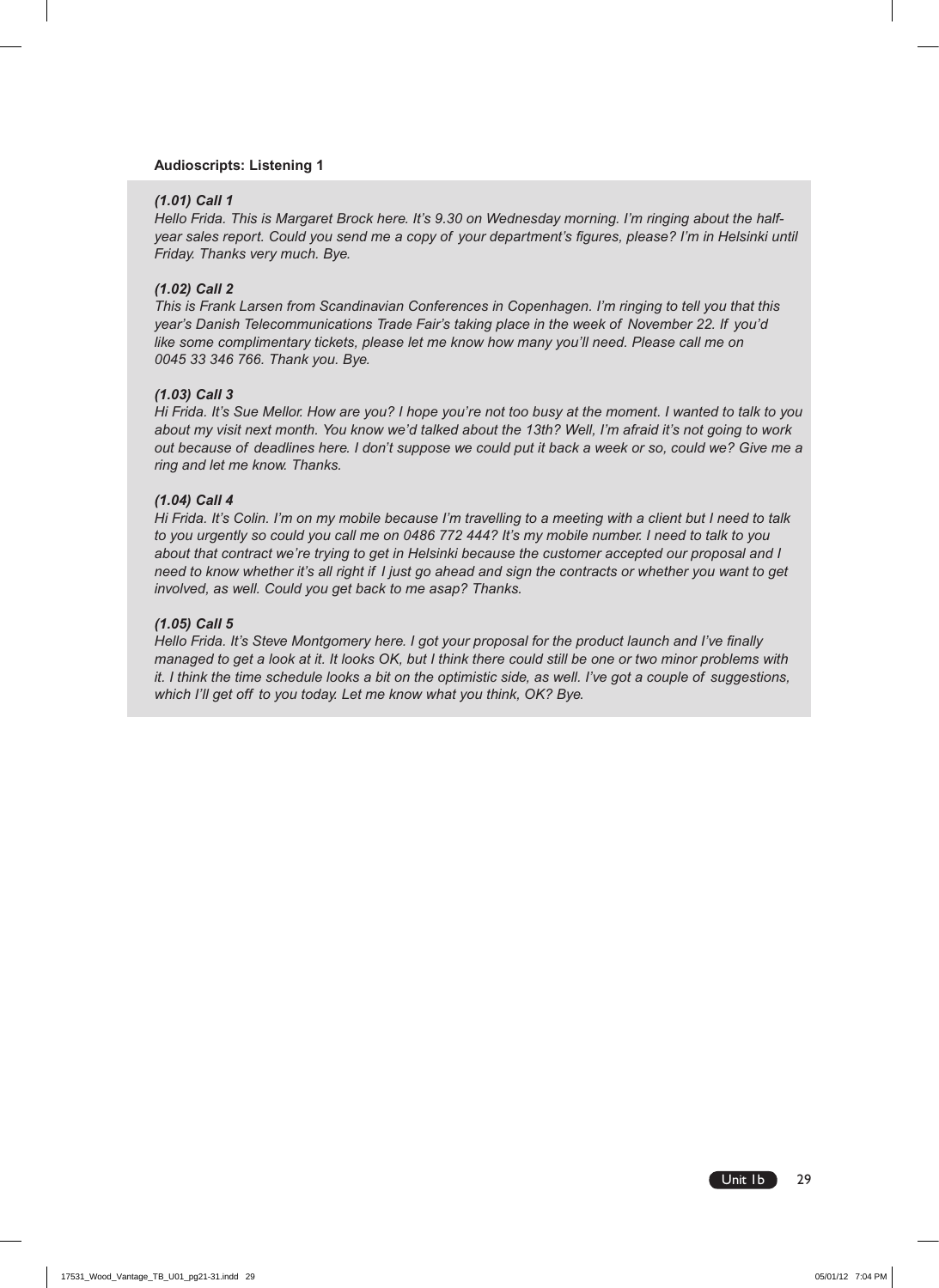## **Audioscripts: Listening 2**

|       | (1.06) Conversation 1                                                                                                                                       |
|-------|-------------------------------------------------------------------------------------------------------------------------------------------------------------|
| Tom   | Good afternoon. Scandinavian Conferences.                                                                                                                   |
| Frida | Good afternoon. Could I speak to Frank Larsen, please?                                                                                                      |
| Tom   | I'm afraid he's not here today. Can I help you?                                                                                                             |
| Frida | I'm ringing about the Danish Telecommunications Trade Fair. Mr Larsen phoned to offer me<br>some tickets and he asked me to let him know how many I'd need. |
| Tom   | Well, I can send you the tickets. That's no problem. I'll just need your name and address.                                                                  |
| Frida | Right. It's Frida Andersson from Sanderlin. The address is Torshamnsgatan, S-126 25<br>Stockholm.                                                           |
| Tom   | So, that's Frida Andersson at Torhamnsgatan, S-126 25. OK. How many tickets do you<br>need?                                                                 |
| Frida | Three, please.                                                                                                                                              |
| Tom   | And which days would you like them for?                                                                                                                     |
| Frida | Just for Tuesday 23 November, please.                                                                                                                       |
| Tom   | And could I have the other names for the tickets?                                                                                                           |
| Frida | I'm afraid I can only confirm two names at the moment. Kati Gersel and myself.                                                                              |
| Tom   | Could you spell Gersel, please?                                                                                                                             |
| Frida | Yes, that's G-E-R-S-E-L.                                                                                                                                    |
| Tom   | Right I'll put the tickets in the post today.                                                                                                               |
| Frida | Thanks very much. Bye.                                                                                                                                      |
| Tom   | Thank you for calling. Goodbye.                                                                                                                             |

### *(1.07) Conversation 2*

| Receptionist | Good afternoon. Can I help you?                                                      |
|--------------|--------------------------------------------------------------------------------------|
| Frida        | Good afternoon. Could I speak to Sue Mellor, please?                                 |
| Receptionist | May I ask who's calling?                                                             |
| Frida        | It's Frida Andersson from Head Office.                                               |
| Receptionist | One moment, please. I'll put you through.                                            |
| Receptionist | Hello?                                                                               |
| Frida        | Hello?                                                                               |
| Receptionist | I'm afraid she's not in her office at the moment. Can I take a message?              |
| Frida        | Yes. Could you tell her that I got her message and I've cancelled our meeting on the |
|              | 13th. But I'm not available the following week, so I suggest meeting on 27 November. |
| Receptionist | OK. So, that's Frida Andersson from Head Office. The meeting on the 13th is          |
|              | cancelled and you suggest meeting on 27 November instead.                            |
| Frida        | That's right. And could she call me to confirm the date?                             |
| Receptionist | OK. I'll give her the message and she'll get back to you as soon as possible.        |
| Frida        | Thank you.                                                                           |
| Receptionist | Oh, does she have your number?                                                       |
| Frida        | Yes, she does.                                                                       |
| Receptionist | OK. Thanks for calling.                                                              |
| Frida        | Thanks. Bye.                                                                         |